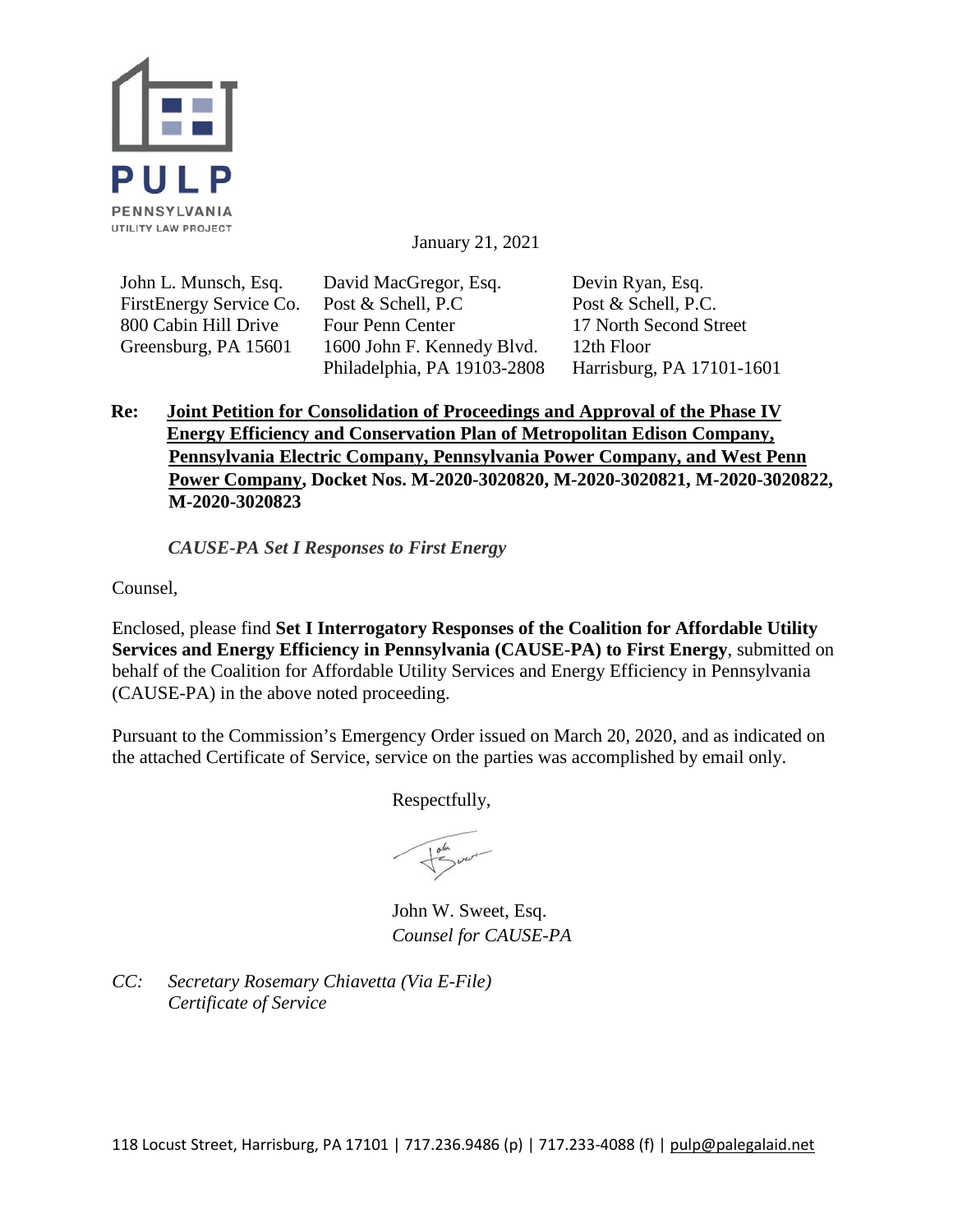## **BEFORE THE PENNSYLVANIA PUBLIC UTILITY COMMISSION**

| Joint Petition for Consolidation of            |           | Docket Nos. M-2020-3020820 |
|------------------------------------------------|-----------|----------------------------|
| Proceedings and Approval of the Phase IV       |           | M-2020-3020821             |
| <b>Energy Efficiency and Conservation Plan</b> |           | M-2020-3020822             |
| of Metropolitan Edison Company,                | $\bullet$ | M-2020-3020823             |
| Pennsylvania Electric Company,                 |           |                            |
| Pennsylvania Power Company, and West           |           |                            |
| Penn Power Company                             |           |                            |

## **Certificate of Service**

I hereby certify that I have this day served copies of the **Set I Interrogatory Responses of the Coalition for Affordable Utility Services and Energy Efficiency in Pennsylvania (CAUSE-PA) to First Energy,** upon the parties of record in the above captioned proceeding in accordance with the requirements of 52 Pa. Code § 1.54 and consistent with the Commission's Emergency Order issued on March 20, 2020.

## **VIA Email Only**

John L. Munsch, Esq. FirstEnergy Service Company 800 Cabin Hill Drive Greensburg, PA 15601 [jmunsch@firstenergycorp.com](mailto:jmunsch@firstenergycorp.com)

Christy Appleby, Esq. Darryl A. Lawrence, Esq. Aron J. Beatty, Esq. Office of Consumer Advocate 555 Walnut Street 5th Floor, Forum Place Harrisburg, PA 17101-1923 [CAppleby@paoca.org](mailto:CAppleby@paoca.org) [DLawrence@paoca.org](mailto:DLawrence@paoca.org) [ABeatty@paoca.org](mailto:ABeatty@paoca.org)

David B. MacGregor, Esq. Post & Schell, P.C Four Penn Center 1600 John F. Kennedy Boulevard Philadelphia, PA 19103-2808 [dmacgregor@postschell.com](mailto:dmacgregor@postschell.com)

Devin T. Ryan, Esq. Post & Schell, P.C. 17 North Second Street, 12th Floor Harrisburg, PA 17101-1601 [dryan@postschell.com](mailto:dryan@postschell.com)